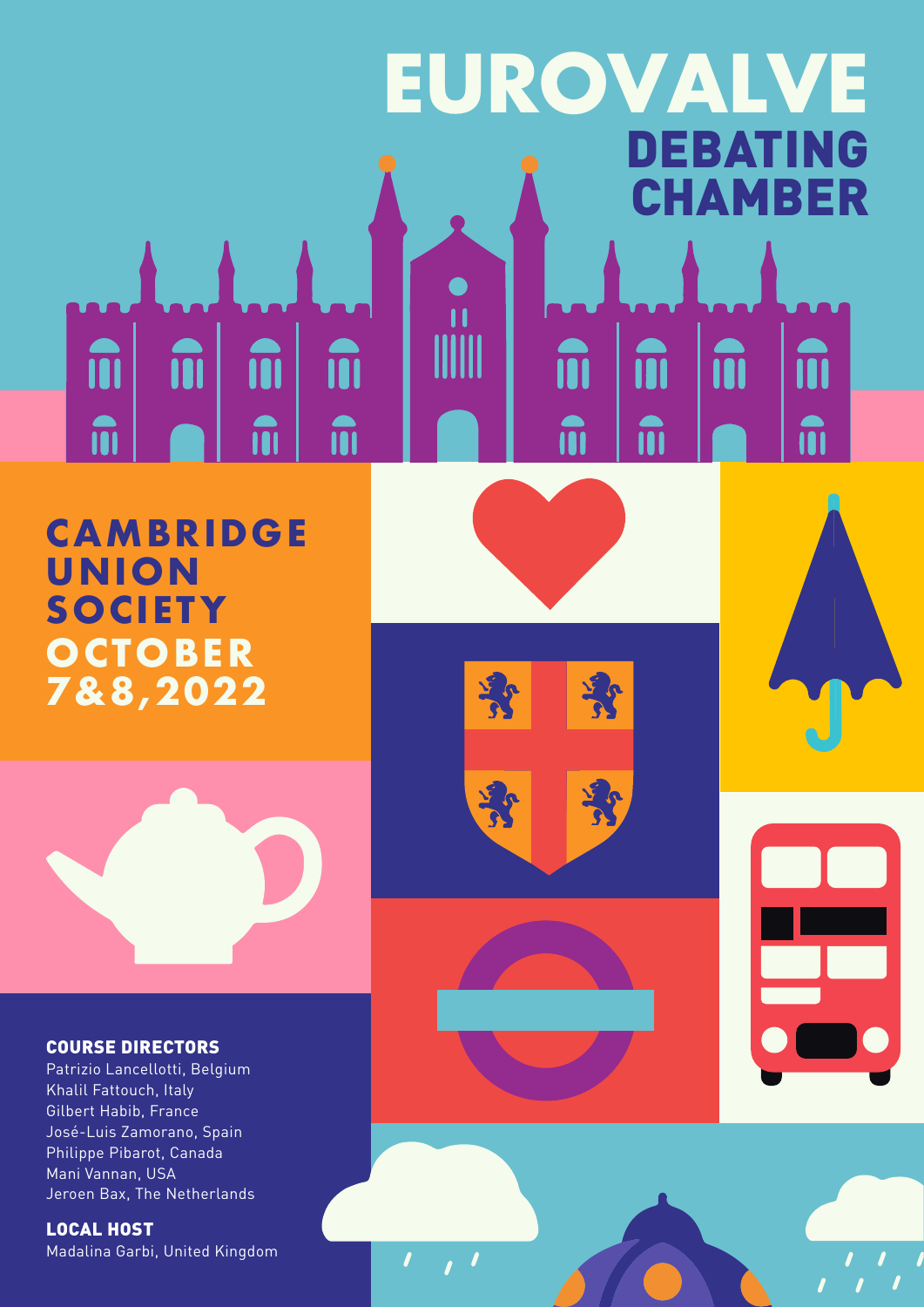#### **Dear friends and colleagues,**

EuroValve is a European congress addressing the **entire heart team involved in the care of patients with Heart Valve Disease,** comprising cardiologists, cardiac surgeons, imaging specialists, cardiac physiologists and cardiac nurse specialists as well as trainees.

This year**, EuroValve 2022** will take place in Cambridge, on the **7th & 8th of October 2022.** The congress venue is the **"Debating Chamber" of the Cambridge Union Society,** the oldest Debating Chamber in the world, promoting free speech and academic debates. The Debating Chamber has a long tradition of hosting prominent figures from all areas of public life, including the Dalai Lama, President Ronald Reagan, Bill Gates, Stephen Hawking, Prime Ministers Winston Churchill, Margaret Thatcher, and John Major. Heart valve disease is in the spotlight of scientific interest, as a result of a significant increase in prevalence. The evidence base for diagnosis and management techniques is continuously evolving.

This year, EuroValve will **focus on controversies, gaps of evidence and areas where advances are expected or desirable.** The nature of the venue explains the structure of the programme, comprising **mainly debates and discussion of "debatable" cases**, however also **industry symposia** and flash news sessions. As always, EuroValve will promote interaction and discussion of subjects of current interest or controversy. The debates will cover clinical dilemmas, advanced imaging and management of heart valve disease. The industry symposia will provide learning opportunities on the role of CT in the assessment of heart valves and in the planning of intervention, the emerging role of fusion imaging, as well as learning of mitral and tricuspid valve morphology with the help of anatomic specimens and imaging. Opportunity of one-to-one learning of mitral and tricuspid valve morphology on specimens will be also available and adjusted to the learning needs of all members of the heart team. An insight will be provided into new concepts in heart valve disease management planning and prosthetic valve design.

**Come join us, share your knowledge and experience and learn in an entertaining and enjoyable way!**

#### COURSE DIRECTORS

Patrizio Lancellotti, Khalil Fattouch, Gilbert Habib, José-Luis Zamorano, Philippe Pibarot, Mani Vannan, Jeroen Bax

LOCAL HOST Madalina Garbi, Cambridge

### **FACULTY**

**Bobby AGRAWAL,** Cambridge, UK **Eustacchio AGRICOLA,** Milano, Italy **Luigi BADANO,** Padoue, Italy **Max BAGHAI,** London, UK **Jeroen J. BAX,** Leiden, TheNetherlands **Marco BARBANTI Alain BERREBI,** Paris, France **Norman BRIFFA,** Sheffield, UK **Samuel BRULS,** Liège, Belgium **Mamta BUCH** Manchester UK **Jonathan BYRNE,** London, UK **Patrick CALVERT,** Cambridge, UK **Brian CAMPBELL,** London, UK **Neil CARTWRIGHT,** Sheffield, UK **John CHAMBERS,** London, UK **Marie-Annick CLAVEL,** Montréal, Canada **Augustin COISNE,** New-York, USA **Pierluigi COSTANZO,** Cambridge, UK **Charis COSTOPOULOS,** Cambridge, UK **Bernard COSYNS,** Brussels, Belgium **Luigia D'ERRICO,** Cambridge, UK **Ravi DE SILVA,** Cambridge, UK **Victoria DELGADO,** Leiden, TheNetherlands **Marc DEWCK,** Edinburgh, UK **Laura DOBSON,** Manchester, UK **Ewran DONAL,** Rennes, France **Gilles DREYFUS,** Paris, France **Raluca Elena DULGHERU,** Liège, Belgium **Arturo EVANGELISTA,** Barcelona, Spain **Khalil FATTOUCH,** Palermo, Italy **Covadonga FERNÁNDEZ-GOLFÍN,** Madrid, Spain **Madalina GARBI,** Cambridge, UK **Julia GRAPSA,** London, UK **Rebecca HAHN,** New-York, US **Gilbert HABIB,** Marseille, France **Geu-Ru HONG,** Seoul, Korea **Steven HUNTER,** Sheffield, UK **Harriet HURRELL,** London, UK **Marjan JAHANGIRI,** London, UK **David JENKINS,** Cambridge, UK **Joelle KEFER,** Brussels, Belgium **Jan KOVAC,** Leicester, UK **Patrizio LANCELLOTTI,** Liège, Belgium **Stephen LARGE,** Cambridge, UK **Nabila LASKAR,** London, UK **Giovanni LA CANNA,** Milano, Italy **Thierry LE TOURNEAU,** Nantes, France **Mathieu LEMPEREUR,** Liège, Belgium **Clive LEWIS,** Cambridge, UK

**Guy LLOYD,** London, UK **Julien MAGNE,** Limoges, France **Francesco MAISANO,** Milano, Italy **G MANOHARAN Andrew MARSHALL,** Kingston, UK **Claire MARTIN,** Cambridge, UK **Greg MELLOR,** Cambridge, UK **Paul MODI,** Liverpool, UK **Thomas MODINE,** Lille, France **David MONTAIGNE,** Lille, France **Narain MOORJANI,** Cambridge, UK **Mike MULLEN,** London, UK **Sam NASHEF,** Cambridge, UK **Alain NCHIMI LONGANL,** Liège, Belgium **Mai-Linh NGUYEN,** Liège, Belgium **Mike O'SULLIVAN,** Cambridge, UK **Catherine OTTO,** Seattle, US **Cécile OURY,** Liège, Belgium **Agnès PASQUET,** Brussels, Belgium **Mauro PEPI Steffen PETERSEN Anna Sonia PETRONIO,** Pisa, Italy **Stephen PETTIT,** Cambridge, UK **Philippe PIBAROT,** Montréal, Canada **Bernard PRENDERGAST,** Oxford, UK **Marc RADERMECKER,** Liège, Belgium **Simon RAY,** Manchester, UK **Chris RODGERS ,**Cambridge, UK **Raphael ROSENHEK,** Vienna, Austria **James RUDD,** Cambridge, UK **Dominik SCHLOSSHAN,** Leeds, UK **Benoy SHAH,** Southampton, UK **Len SHAPIRO,** Cambridge, UK **Mary SHEPPARD,** London, UK **Giulio STEFANI Serban STOICA,** Bristol, UK **John TAGHAVI,** Cambridge, UK **Vincent TCHANA SATO,** Liège, Belgium **Philippe UNGER,** Brussels, Belgium **Mani VANNAN,** Atlanta, USA **Vass VASSILIOU,** Norwich, UK **Stephan VON BARDELEBEN,** Mainz, Germany **Will WATSON ,**Cambridge, UK **Jonathan WEIR-MCCALL,** Cambridge, UK **Francis WELLS,** Cambridge, UK **Ian WILKINSON,** Cambridge, UK **Joseph ZACHARIAS,** Blackpool, UK **José-Luis ZAMORANO,** Madrid, Spain

**01**

# **EDITO**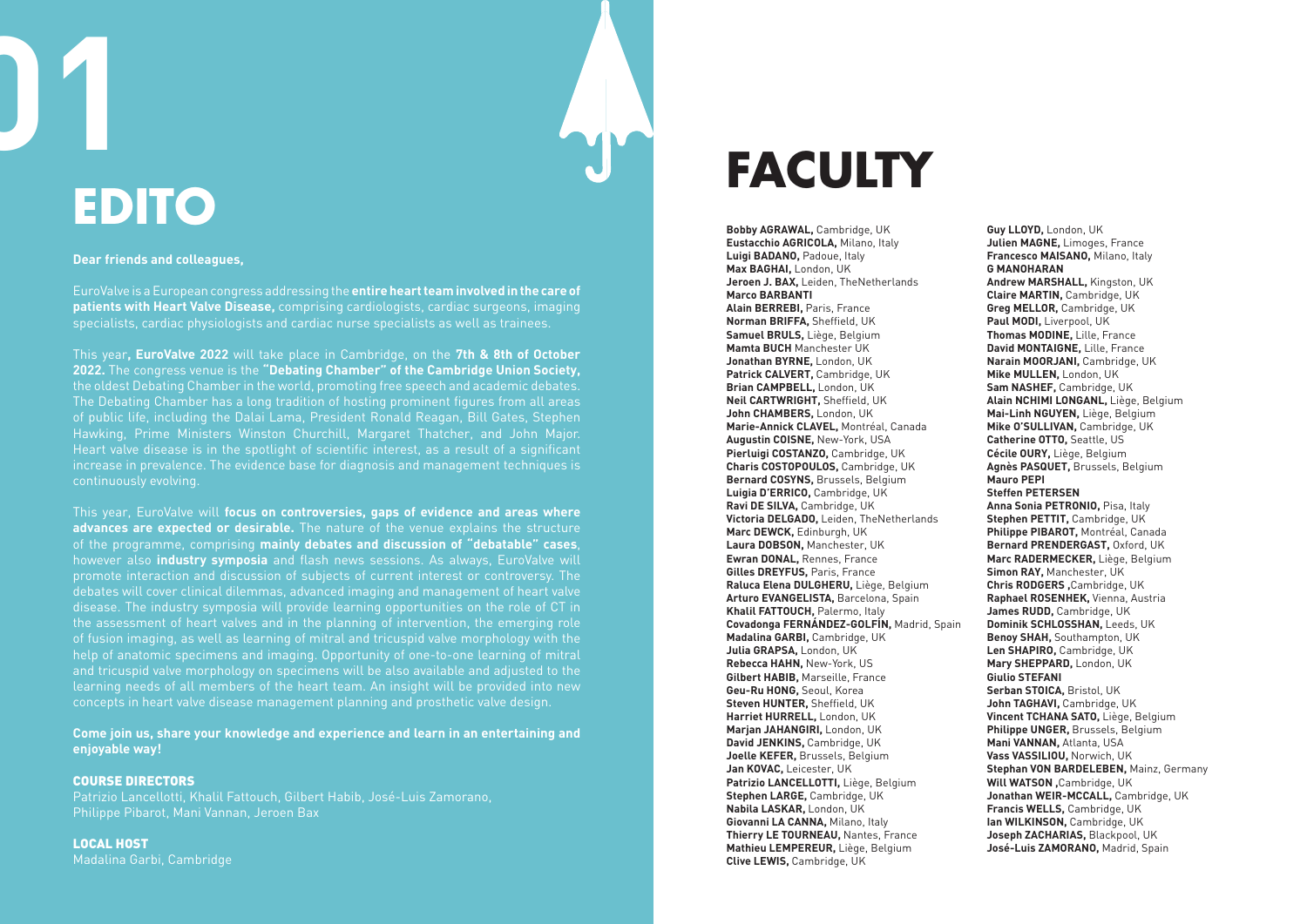**11:00**

# **02 SYNOPTIC**

 $\overline{\phantom{a}}$ **TITULE** ii m m m m m m m  $\hat{\mathbf{u}}$ m m  $\hat{\mathbf{u}}$ m  $\hat{\mathbf{u}}$ 

#### **FRIDAY 7TH OCTOBER**

| 08:45 | <b>Opening ceremony</b>                                                |
|-------|------------------------------------------------------------------------|
| 08:50 | Local host presentation of the venue                                   |
| 09:00 | Controversies, debates, gaps in VHD<br>diagnosis and management        |
| 10:30 | <b>Coffee break in the exhibition hall</b>                             |
| 11:00 | <b>Controversies, debates, gaps in VHD</b><br>diagnosis and management |
| 12:30 | Lunch break in the exhibition hall                                     |
| 13:30 | <b>Satellite Symposium</b>                                             |
| 14:30 | <b>Flash news</b>                                                      |
| 15:00 | <b>Debatable Cases</b>                                                 |
|       |                                                                        |
| 15:50 | <b>Coffee break in the exhibition hall</b>                             |
| 16:20 | Controversies, debates, gaps in VHD<br>diagnosis and management        |

|       | <b>SATURDAY 8TH OCTOBER</b>                                            |
|-------|------------------------------------------------------------------------|
| 09:00 | Controversies, debates, gaps in VHD<br>diagnosis and management        |
| 10:30 | <b>Coffee break in the exhibition hall</b>                             |
| 11:00 | <b>Controversies, debates, gaps in VHD</b><br>diagnosis and management |
| 12:30 | <b>Lunch break in the exhibition hall</b>                              |
| 13:30 | <b>Satellite Symposium</b>                                             |
| 14:30 | <b>Controversies, debates, gaps in VHD</b><br>diagnosis and management |
| 15:30 | <b>Coffee break in the exhibition hall</b>                             |
| 16:00 | <b>Flash news: COMPANY: EDWARDS</b>                                    |
| 16:30 | Debatable cases with live-in-a-box<br>result                           |
| 17:30 | <b>Closing remarks</b>                                                 |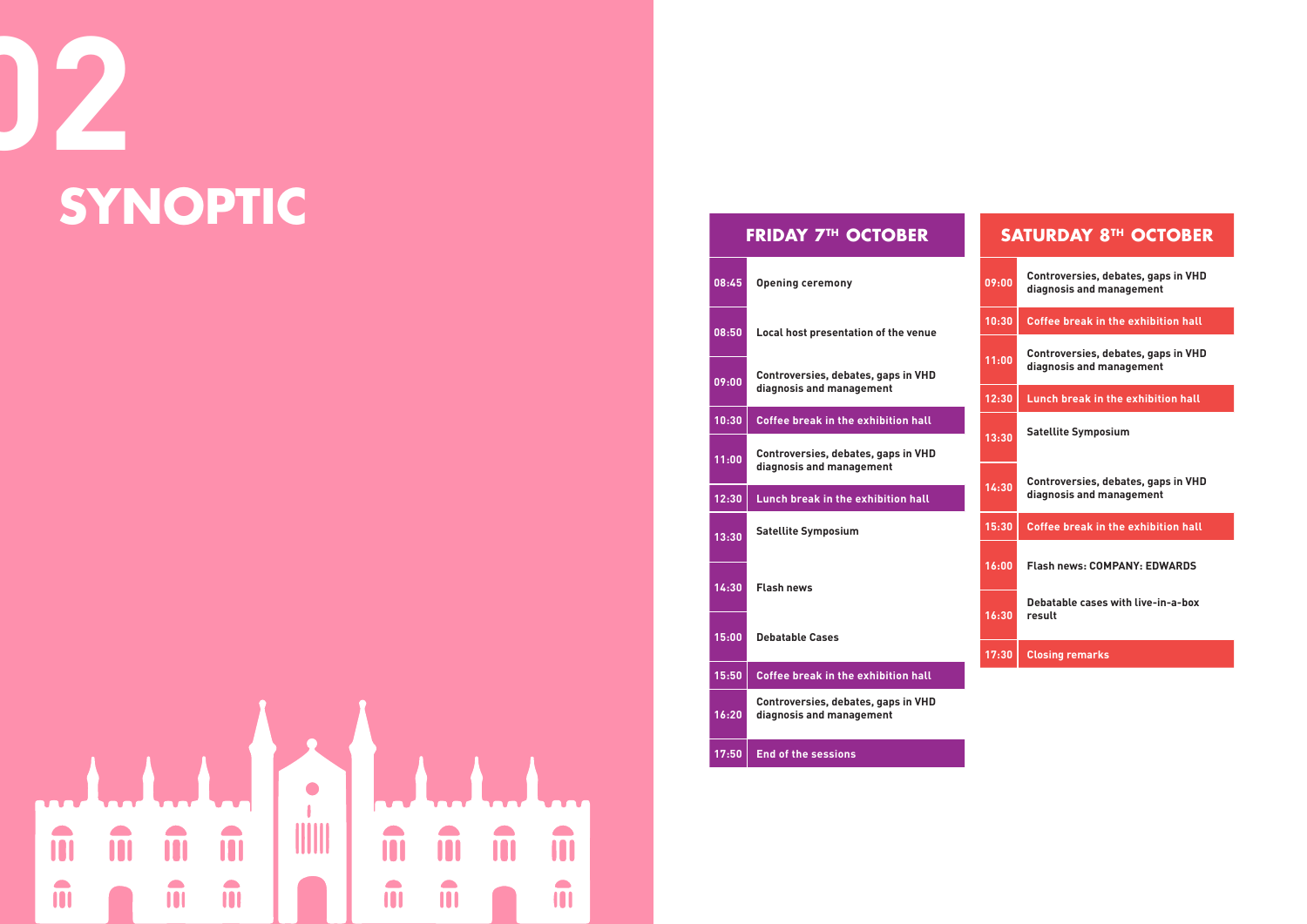**Proposition:** Jeroen Bax I **Expert panel :** Madalina Garbi, Simon Ray **onel :** Erwan Donal, Clive Lewis  $^{\prime}$  abstentions

#### lity should comply with the VARC3 definition

**Guy Lloyd, Luigia D'Errico Opposition:** Steffen Petersen I **Expert panel :** Bernard Cosyns, Covadonga Fernán-

 $^\prime$  abstentions

# **FRIDAY 7TH 03**

| 08:45 | <b>Opening ceremony.</b> Patrizio Lancellotti                                                                                                      | 12:30 | Lunch in the exhibition hall                                                                   |
|-------|----------------------------------------------------------------------------------------------------------------------------------------------------|-------|------------------------------------------------------------------------------------------------|
| 08:50 | Local host presentation of the venue. Madalina Garbi                                                                                               |       | Poster Display of accepted abstract                                                            |
|       | 09:00   10:30 CONTROVERSIES, DEBATES, GAPS IN VHD DIAGNOSIS AND MANAGEMENT                                                                         |       | 13:30   14:30 SATELLITE SYMPOSIUM                                                              |
| 09:00 | That this House believes AVR/TAVI should be offered without waiting for symptoms in<br>severe AS.                                                  |       | 14:30   15:00 FLASH NEWS<br><b>Chairs: Patrizio Lancellotti, Jeroen Bax</b>                    |
|       | <b>Chairs: James Rudd, Jeroen Bax</b>                                                                                                              | 14:30 | EuroEndo Registry. Gilbert Habib                                                               |
|       | Proposition: Marc Dweck   Expert panel : Pierluigi Costanzo, Augustin Coisne                                                                       | 14:45 | Sex differences in valve disease. Rebecca Hahn                                                 |
|       | Opposition: Benoy Shah   Expert panel: Anna Sonia Petronio, Raphael Rosenhek<br><b>Results:</b> Proposition votes / opposition votes / abstentions |       | 15:00   16:00 DEBATABLE CASES<br><b>Chairs:</b> José-Luis Zamorano, Bernard Prender            |
| 09:30 | That this House believes AS may be treated by preventing aortic valve calcification.                                                               | 15:00 | Did echo make a complete diagnosis or we nee                                                   |
|       | <b>Chairs:</b> Patrizio Lancellotti, Philippe Pibarot                                                                                              | 15:10 | Did exercise echo make a difference? Raluca D                                                  |
|       | Proposition: Cecile Oury   Expert panel : Marc Dweck, Benoy Shah                                                                                   | 15:20 | Did MRI make a difference? Will Watson                                                         |
|       | Opposition: Bernard Cosyns   Expert panel : Julien Magne, David Montaigne                                                                          | 15:30 | Did CT make a difference? Harriet Hurrell                                                      |
|       | <b>Results:</b> Proposition votes / opposition votes / abstentions                                                                                 | 15:30 | Expert panel : David Montaigne, Alain Berrebi,<br>Agrawal, Steffen Petersen                    |
| 10:00 | That this House believes disease staging should replace categorical grading of                                                                     |       |                                                                                                |
|       | valve lesions.                                                                                                                                     | 15:50 | <b>Coffee break in the exhibition hall</b>                                                     |
|       | <b>Chairs: Mani Vannan, Gilbert Habib</b>                                                                                                          |       | Poster Display of accepted abstract                                                            |
|       | Proposition: Philippe Pibarot   Expert panel : Rebecca Hahn, Mathieu Lempereur                                                                     |       |                                                                                                |
|       | Opposition: Victoria Delgado   Expert panel : Eustacchio Agricola, Alain Berrebi                                                                   |       | 16:20   17:50 CONTROVERSIES, DEBATES, GAPS IN VHD DIA                                          |
|       | <b>Results:</b> Proposition votes / opposition votes / abstentions                                                                                 | 16:20 | That this House believes severity threshold fo                                                 |
| 10:30 | <b>Coffee break in the exhibition hall</b>                                                                                                         |       | aortic valve.                                                                                  |
|       |                                                                                                                                                    |       | Chairs: Arturo Evangelista, Geu-Ru Hong                                                        |
|       | Poster Display of accepted abstract                                                                                                                |       | Proposition: Jeroen Bax   Expert panel : Mada                                                  |
|       | 11:00   12:30 CONTROVERSIES, DEBATES, GAPS IN VHD DIAGNOSIS AND MANAGEMENT                                                                         |       | Opposition: José-Luis Zamorano   Expert pan<br>Results: Proposition votes / opposition votes / |
| 11:00 | That this House believes MVP SCD relates to diffuse myocardial fibrosis.                                                                           |       |                                                                                                |
|       | Chairs: Mary Sheppard, José-Luis Zamorano                                                                                                          | 16:50 | That this House believes evidence on durabilit                                                 |
|       | Proposition: Madalina Garbi, Greg Mellor   Expert panel : Agnes Pasquet, Khalil Fattouch                                                           |       | of structural valve deterioration.                                                             |
|       | Opposition: Vass Vassiliou, Claire Martin   Expert panel : Alain Nchimi Longang, Thierry                                                           |       | <b>Chairs:</b> John Chambers, Thomas Modine                                                    |
|       | Le Tourneau                                                                                                                                        |       | Proposition: Rebecca Hahn   Expert panel : G                                                   |
|       | <b>Results:</b> Proposition votes / opposition votes / abstentions                                                                                 |       | Opposition: Bernard Prendergast   Expert par                                                   |
|       |                                                                                                                                                    |       | <b>Results:</b> Proposition Votes / Opposition Votes /                                         |
| 11:30 | That this House believes multimodality imaging assessment and treatment are needed                                                                 |       |                                                                                                |
|       | in suspected subclinical prosthetic valve thrombosis.                                                                                              | 17:20 | That this House believes compelling evidence                                                   |
|       | <b>Chairs:</b> Erwan Donal, Joelle Kefer                                                                                                           |       | only for the assessment of the ventricles.                                                     |
|       | Proposition: Mauro Pepi   Expert panel : Dominik Schlosshan, Bobby Agrawal                                                                         |       | <b>Chairs:</b> Alain Nchimi Longang, Julia Grapsa                                              |
|       | Opposition: Marie-Annick Clavel   Expert panel : Giovanni La Canna, Andrew Marshall                                                                |       | Proposition: Laura Dobson   Expert panel : G                                                   |
|       | <b>Results:</b> Proposition votes / opposition votes / abstentions                                                                                 |       | Opposition: Steffen Petersen   Expert panel : E<br>dez-Golfín                                  |
|       |                                                                                                                                                    |       | Results: Proposition votes / opposition votes /                                                |
| 12:00 | That this House believes HFpEF should be prevented by treating coexistent systemic                                                                 |       |                                                                                                |
|       | hypertension, not early AVR.                                                                                                                       | 17:30 | <b>End of the session</b>                                                                      |
|       | <b>Chair:</b> lan Wilkinson                                                                                                                        |       |                                                                                                |
|       | Proposition: John Chambers   Expert panel: Simon Ray, Chris Rodgers                                                                                |       |                                                                                                |
|       | Opposition: Rebecca Hahn   Expert panel : Erwan Donal, Mai-Linh Nguyen                                                                             |       |                                                                                                |
|       | <b>Results:</b> Proposition votes / opposition votes / abstentions                                                                                 |       |                                                                                                |



**Chairs:** José-Luis Zamorano, Bernard Prendergast 15:00Did echo make a complete diagnosis or we need more imaging? Nabila Laskar 15:10Did exercise echo make a difference? Raluca Dulgheru

15:30 **Expert panel :** David Montaigne, Alain Berrebi, Erwan Donal, Luigia D'Errico, Bobby

#### **IAGNOSIS AND MANAGEMENT**

#### **16:20 That this House believes severity threshold for intervention should differ in bicuspid**

**Proposition:** Rebecca Hahn I **Expert panel :** Guy Lloyd, Marco Barbanti **anel :** Augustin Coisne, Julia Grapsa **Results:** Proposition Votes / Opposition Votes / Abstentions

#### **17:20 That this House believes compelling evidence for the role of cardiac MRI in HVD exists**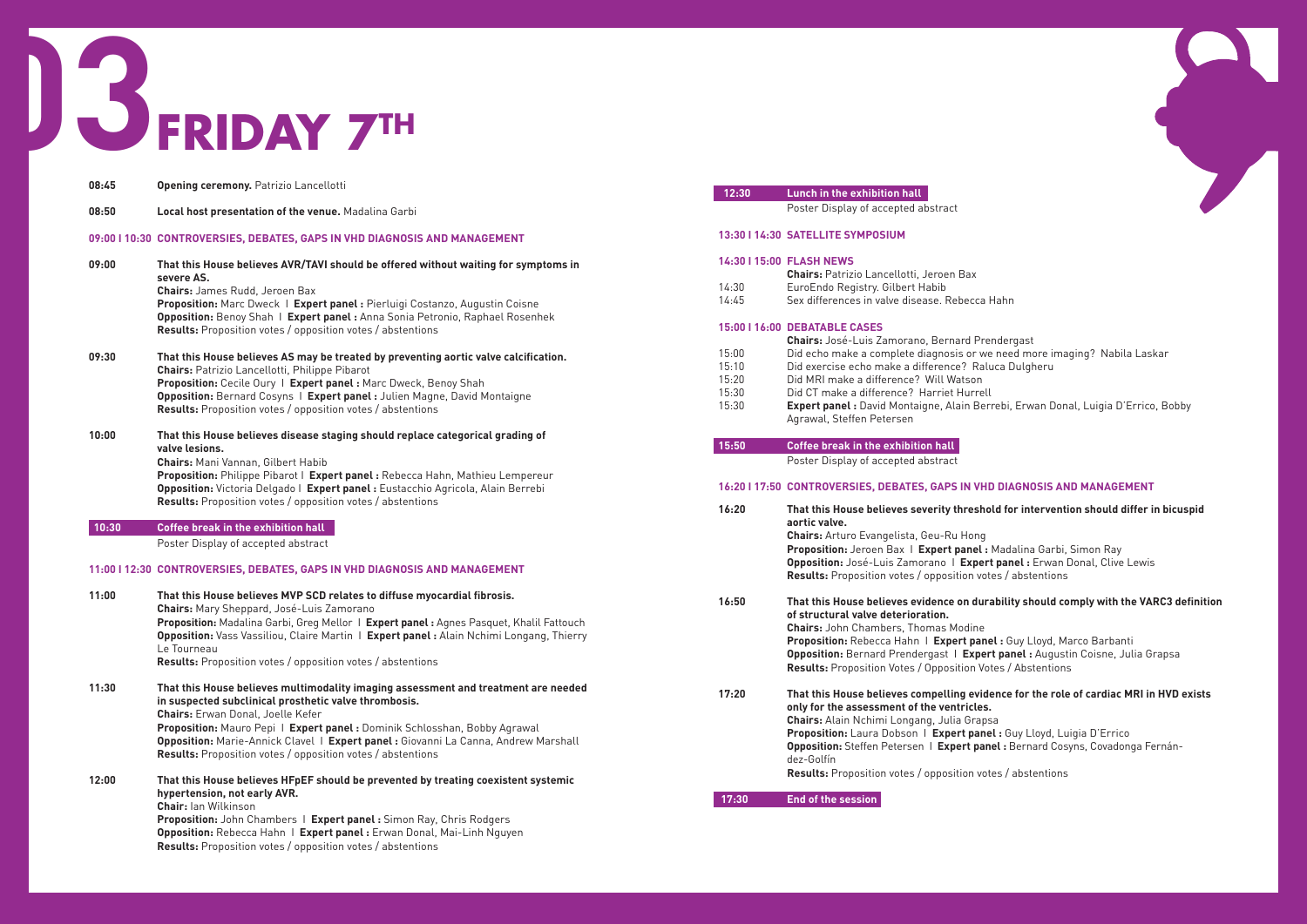eleben **panel**: Philippe Unger, Francesco Maisano **Opposition:** Norman Briffa I **Expert panel :** Jeroen Bax, Sam Nashef **Results:** Proposition votes / opposition votes / abstentions

#### **16:00 That is surgery should be considered for patients p** before transcatheter techniques.

|       | 09:00   10:30 CONTROVERSIES, DEBATES, GAPS IN VHD DIAGNOSIS AND MANAGEMENT<br>12:30                                                                 | Lunch in the exhibition hall                       |
|-------|-----------------------------------------------------------------------------------------------------------------------------------------------------|----------------------------------------------------|
|       |                                                                                                                                                     | Poster Display of accepted abstract                |
| 09:00 | That this House believes transcatheter closure should be always the first option in                                                                 |                                                    |
|       | paravalvular leak.<br><b>Chairs:</b> Len Shapiro, Giulio Stefani                                                                                    | 13:30   14:30 SATELLITE SYMPOSIUM                  |
|       | Proposition: Patrick Calvert   Expert panel : Jan Kovac, Alain Berrebi                                                                              |                                                    |
|       | Opposition: Catherine Otto   Expert panel: Sam Nashef, Marc Radermecker                                                                             | 14:30   15:30 CONTROVERSIES, DEBATES, GAPS IN VHD  |
|       | <b>Results:</b> Proposition votes / opposition votes / abstentions                                                                                  |                                                    |
|       | 14:30                                                                                                                                               | That this House believes transcatheter sta         |
| 09:30 | That this House believes Ross procedure is the treatment of choice in young adults with                                                             | offered in multiple valve disease.                 |
|       | bicuspid aortic valve.                                                                                                                              | Chairs: Philippe Pibarot, Stephan von Barde        |
|       | <b>Chairs:</b> Clive Lewis, Vincent Tchana-Sato                                                                                                     | Proposition: Charis Costopoulos   Expert           |
|       | Proposition: Serban Stoica   Expert panel : John Chambers, Stephen Large                                                                            | Opposition: Norman Briffa   Expert panel           |
|       | Opposition: Ravi De Silva   Expert panel : Thierry Letourneau, Neil Cartwright                                                                      | Results: Proposition votes / opposition vote       |
|       | <b>Results:</b> Proposition votes / opposition votes / abstentions<br>15:00                                                                         | That this House believes minimally invasiv         |
|       |                                                                                                                                                     | with previous sternotomy and patent LIMA           |
| 10:00 | That this House believes surgical aortic valve replacement is the treatment of choice                                                               | <b>Chair: Khalil Fattouch</b>                      |
|       | for aortic stenosis in patients predicted to have good surgical outcome and good life                                                               | Proposition: Paul Modi   Expert panel : Ma         |
|       | expectancy.                                                                                                                                         | Opposition Jonathan Byrne   Expert panel           |
|       | <b>Chair: David Philip Jenkins</b>                                                                                                                  | Results: Proposition votes / opposition vote       |
|       | Proposition: Marjan Jahangiri   Expert panel : Khalil Fattouch, Joseph Zacharias                                                                    |                                                    |
|       | Opposition: Mike O'Sullivan   Expert panel : Thomas Modine, Jeroen Bax<br>15:30                                                                     | <b>Coffee break in the exhibition hall</b>         |
|       | <b>Results:</b> Proposition votes / opposition votes / abstentions                                                                                  | Poster Display of accepted abstract                |
|       |                                                                                                                                                     |                                                    |
| 10:30 | <b>Coffee break in the exhibition hall</b>                                                                                                          | 16:00   16:30 FLASH NEWS: COMPANY: EDWARDS         |
|       | Poster Display of accepted abstract                                                                                                                 | Optimizing the result of surgical AVR and of       |
|       |                                                                                                                                                     | aortic root enlargement). Max Baghai, John         |
|       | 11:00   12:30 CONTROVERSIES, DEBATES, GAPS IN VHD DIAGNOSIS AND MANAGEMENT                                                                          |                                                    |
| 11:00 |                                                                                                                                                     | 16:30   17:20 DEBATABLE CASES WITH LIVE-IN-A-BOX F |
|       | That this House believes minimally invasive mitral valve surgery should be an option for<br>patients with severe degenerative mitral regurgitation. | <b>Chairs:</b> Augustin Coisne, Madalina Garbi     |
|       | Chairs: Narain Moorjani (SCTS), Mani Vannan                                                                                                         | Expert Panel: Khalil Fattouch, Mamta Buch          |
|       | Proposition: Joseph Zacharias   Expert panel: Steven Hunter, Samuel Bruls                                                                           | What should I do? / What did I do?                 |
|       | Opposition: Francis Wells   Expert panel : Norman Briffa, Gilles Dreyfus                                                                            |                                                    |
|       | 16:30<br><b>Results:</b> Proposition Votes / Opposition Votes / Abstentions                                                                         | A case of MAC with severe calcific mitral st       |
|       |                                                                                                                                                     | G Manoharan                                        |
| 11:30 | That this House believes transcatheter edge-to-edge repair in ventricular-secondary<br>16:40                                                        | A case of MAC with severe mitral regurgita         |
|       | mitral regurgitation can provide a bridge to transplantation.                                                                                       | <b>Thomas Modine</b>                               |
|       | <b>Chairs:</b> Stephen Large, Eustachio Agricola                                                                                                    |                                                    |
|       | Proposition: Mamta Buch (BHVS)   Expert panel : Anna Sonia Petronio, Thomas Modine<br>16:50                                                         | Surprise in a box                                  |
|       | Opposition: Stephen Pettit   Expert panel : Erwan Donal, Gilbert Habib<br>16:50                                                                     | Surprise case 1. Charis Costopoulos                |
|       | <b>Results:</b> Proposition Votes / Opposition Votes / Abstentions<br>17:00                                                                         | Surprise case 2. Joseph Zacharias                  |
|       | 17:10                                                                                                                                               | Surprise case 3. John Taghavi                      |
| 12:00 | That this House believes transcatheter techniques will prevail in the treatment of                                                                  |                                                    |
|       | isolated tricuspid regurgitation.<br>17:30                                                                                                          | <b>Closing remarks</b>                             |
|       | <b>Chairs:</b> Rebecca Hahn, Patrizio Lancellotti                                                                                                   | Madalina Garbi                                     |
|       | Proposition: Francesco Maisano   Expert panel : Mike Mullen, Stephan von Bardeleben                                                                 |                                                    |
|       | Opposition: Gilles Dreyfus   Expert panel : Francis Wells, Luigi Badano                                                                             |                                                    |
|       | <b>Results:</b> Proposition Votes / Opposition Votes / Abstentions                                                                                  |                                                    |
|       |                                                                                                                                                     |                                                    |

#### **DIAGNOSIS AND MANAGEMENT**

#### **14:30 That this House believes transcatheter staged approach instead of surgery can be**

**Proposition:** Paul Modi I **Expert panel :** Marjan Jahangiri, Steven Hunter **Opposition** Jonathan Byrne I **Expert panel :** Stephan von Bardeleben, Thomas Modine **Results:** Proposition votes / opposition votes / abstentions

future valve-in-valve TAVI (Inspiris Resilia, a Taghavi

#### **RESULT**

**Brian Campbell, Jonathan Weir-Mccall, Brian Campbell** 

tenosis (surgical TAVI valve in MAC).

**16:40 A case of MAC with severe mitral regurgitation (transcatheter TAVI valve in MAC).** 

# **04SATURDAY 8TH**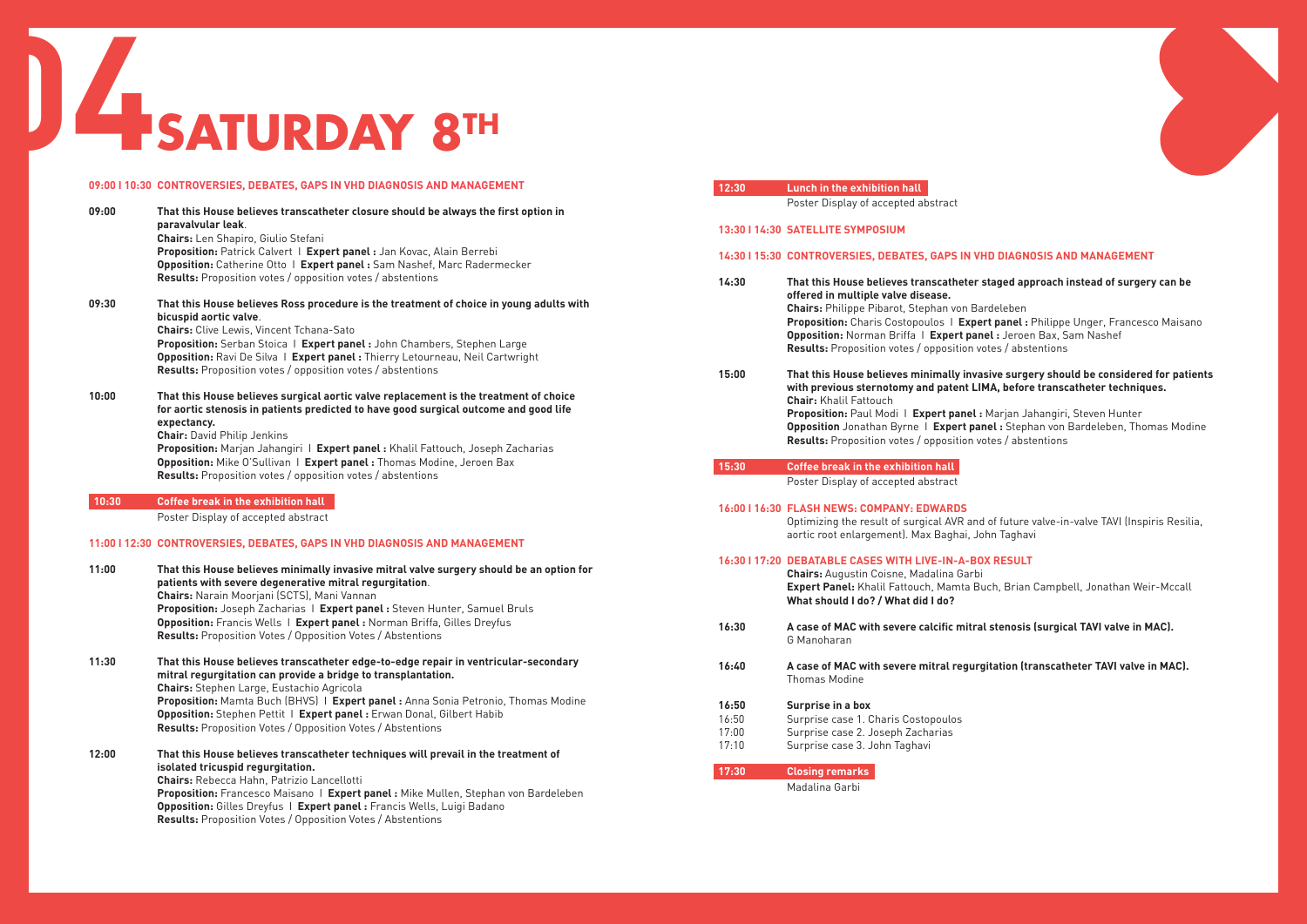**05**

## **INFORMATION**

**CONGRESS VENUE Eurovalve debating chamber** Cambridge Union Society 9A Bridge St, Cambridge CB2 1UB, Royaume-Uni



#### **ACCOMODATION**

Divine [id] has made reservations for participants at privileged rates at the Hotel. To benefit from these rates, please return your housing form as soon as possible. Upon reception of the accommodation form, together with a deposit of one night accommodation, a booking confirmation letter will be sent to the participant by email. The balance has to be paid one month before arrival (September 20, 2022). The daily hotel tax and any other extra are payable directly to the hotel on departure.

Any booking & changes must be communicated in writing to divine [id] before September 20, 2022. A 10% administrative fee will be charged for any cancellation. After September 20, 2022, no refund will be paid.



#### **HOW DO YOU GET THERE?**

#### **Reach Cambridge by car, from**

The Union's building is conveniently sited in central Cambridge, with easy access available by an assortment of modes of transport. Our address is The Cambridge Union Society, 9a Bridge Street, Cambridge. CB2 1UB. Detailed directions can be found below.

#### **On Foot**

From King's Parade:Walk down the street with the colleges on your left. Continue past Trinity College (Trinity Street) and on past St. John's College (St. John's Street). The street ends at a crossroads. Opposite, you should see the Round Church. Cross the road, and take the path to the right of the Round Church. The Union Society building is at the end of that path.

#### **From Market Square**

Head across the square, away from Great St. Mary's Church, and towards the left corner. Follow Market Street from that corner until it joins Sidney Street. Turn left down Sidney Street, and follow it past Sainsbury's on your left, Patisserie Valerie on your right, and continue until you see the Round Church on your right. Turn right down the path just before the church. The Union Society building is at the end of that path.

#### **From the Bus Station (Drummer Street):**

Leave the bus station, turning right out of the station cul-de-sac. Follow this short street, Emmanuel St to the next junction, turning right into St. Andrews Street. Continue to the pedestrianised area, at the left fork when the road splits (Sidney Street, at Lloyds TSB Bank). Continue down Sidney Street, and follow it past Sainsbury's on your left, Patisserie Valerie on your right, and continue until you see the Round Church on your right. Turn right down the path just before the church. The Union Society building is at the end of that path.

#### **From Jesus Lane (Bus stop):**

Head along Jesus Lane towards the City Centre. Continue to the end of the road (at a T-junction) and Patisserie Valerie. Turn right down Bridge Street and continue until you see the Round Church on your right. Turn right down the path just before the church. The Union Society building is at the end of that path.

#### **By Bus**

From outside Cambridge, buses should stop at Drummer Street Bus Station, the main bus station in Cambridge. On arriving, follow the pedestrian directions above from Drummer Street. Within Cambridge, take buses to Park Street or Jesus Lane, and then follow the relevant directions from those stops.

#### **By Train**

The Union Society building is a 5-minute taxiride, or a half-hour stroll, from Cambridge Train Station. Cambridge is serviced by four trains an hour from London (King's Cross and Liverpool Street), three from Stansted and regular services from Birmingham. It is easily accessible from most other stations.

There is a taxi rank immediately outside the station, and a regular bus service runs between the train station and bus station.

#### **By Car**

Approaching from the A14 Eastbound (The North, West-Midlands and Wales) Leave the A14 using the A1307. Follow signs for Cambridge. Follow this road (Huntingdon Road) to a major traffic light controlled junction. Turn left at this junction, and continue straight ahead at the next set of traffic lights (which are almost immediate). This is Victoria Road; continue to the end. From here, follow signs for Park Street Multi-story car park. Use the right hand lane until you turn back on yourself (second set of lights) and then immediate left which takes you up and over the river. Turn right at the roundabout, Jesus Lane; and turn right at the traffic lights into Park Street.

Follow the pedestrian directions from the Car Park.

Approaching from the A14 Westbound (Ely, Norwich)

Leave the A14 by turning onto the B1049 toward Cambridge City Centre. Carry on along this road until you reach a T-junction. Turn left at the junction; this is Victoria Road.

Continue to the end. From here, follow signs for Park Street Multi-story car park (see more details in paragraph above).

Follow the pedestrian directions from the Car Park.

**Chloé LOPEZ** Registration, housing & speakers Mob: +33(0) 6 13 96 08 70 clopez@divine-id.com

**Lisa CHOLET** Projet Manager & Exhibition Mob: +33(0) 6 23 94 25 62 lcholet@divine-id.com

#### **YOUR CONTACT**

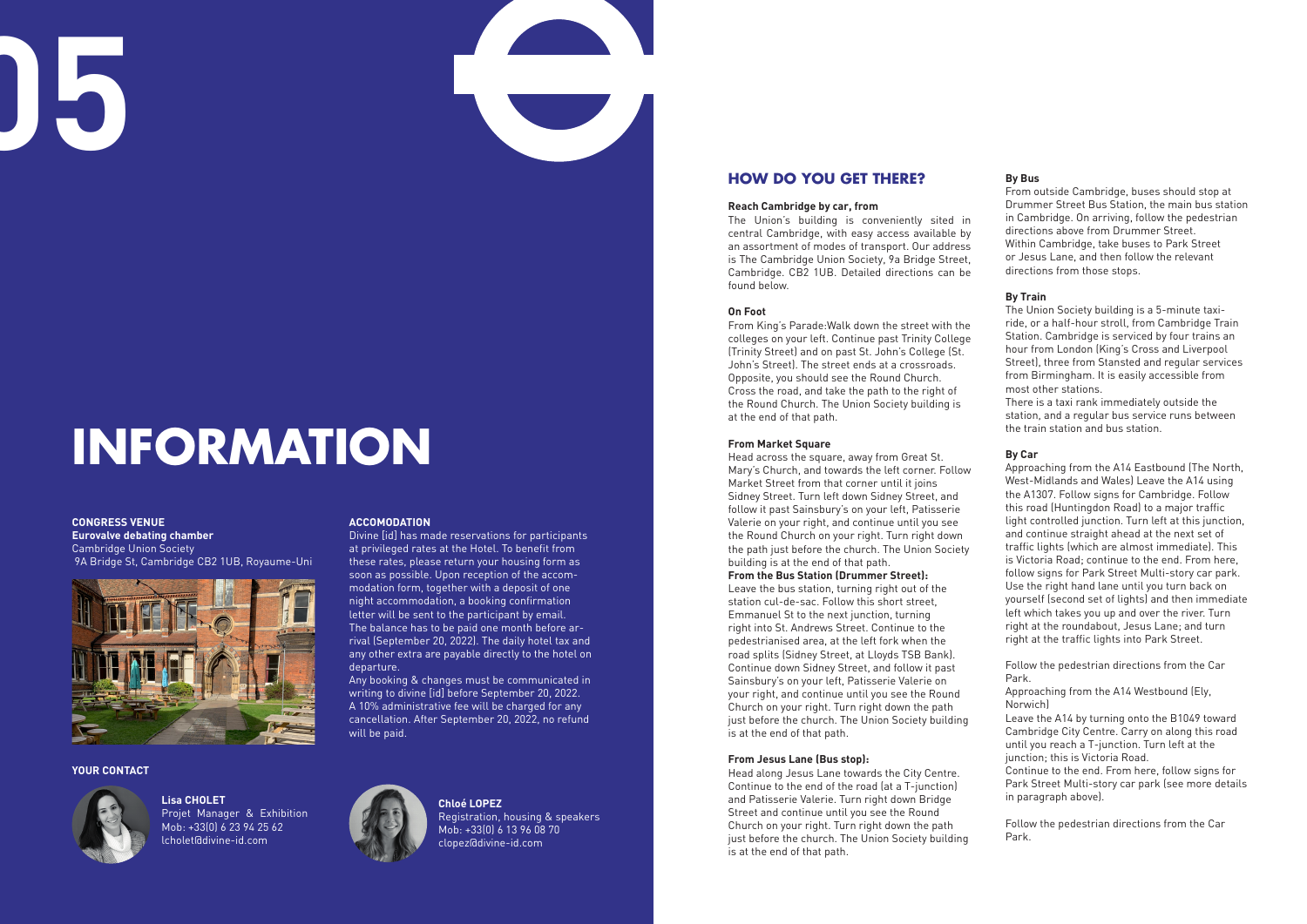#### **Participant Information**

| Title: $\Box$ Prof $\Box$ Dr $\Box$ Mr $\Box$ Ms |                                                                |  |
|--------------------------------------------------|----------------------------------------------------------------|--|
|                                                  |                                                                |  |
|                                                  |                                                                |  |
|                                                  |                                                                |  |
|                                                  |                                                                |  |
|                                                  |                                                                |  |
|                                                  |                                                                |  |
| Post Code                                        | $City \ldots \ldots \ldots \ldots$ . Country $\ldots \ldots$ . |  |
|                                                  |                                                                |  |
|                                                  |                                                                |  |
|                                                  |                                                                |  |
|                                                  |                                                                |  |

| Last Name First Name         |  |
|------------------------------|--|
|                              |  |
|                              |  |
|                              |  |
|                              |  |
|                              |  |
| Mobile Richmond BUSNESS CAND |  |

ssional

 $\Box$  Other . . . . . . . . . . . . . . . . .

#### **Q Credit Card Q Visa Q Mastercard (no other card) Payment by**

Physicians (cardiologist, sonographer, etc.) 530 **€** 640 **€**  $Industry$  professional Industry professionnal without booth  $N$ urses and Technicians, fellows and residents **Poster presenter - Physician Poster presenter - Fellows and Residents**  $M$ embers of the ESC Council<sup>\*</sup>

\*Members of the ESC Council on Valvular Heart Disease must include their Council membership certificate, downloadable from their My ESC Account.<br>Group cancellation policy, available on the website, supersedes general cance

|                 |                                                                             |                                     | security code <sup>*</sup> $\boxed{\phantom{a} \phantom{a} }$ |  |  |  |
|-----------------|-----------------------------------------------------------------------------|-------------------------------------|---------------------------------------------------------------|--|--|--|
|                 | □ Check enclosed Please make check in Euro payable in France to divine [id] |                                     |                                                               |  |  |  |
| □ Bank Transfer |                                                                             | <b>Beneficiary</b> SARL divine [id] |                                                               |  |  |  |
|                 | <b>Bank</b>                                                                 | BNP PARIBAS                         |                                                               |  |  |  |
|                 | <b>IBAN</b>                                                                 | FR76 3000 4007 1100 0108 5122 375   |                                                               |  |  |  |

 **Total due Registration** .................. **e**



Date & signature\*\*

| <b>Bank</b> | <b>BNP PARIBAS</b>            |
|-------------|-------------------------------|
| <b>IBAN</b> | ER76 3000 4007 1100 0108 5122 |
| <b>BIC</b>  | <b>BNPAFRPPXXX</b>            |

|  |  | ٠ |  |
|--|--|---|--|
|  |  |   |  |
|  |  |   |  |

| $\Box$ Sonographer  | $\Box$ Industry professiona |
|---------------------|-----------------------------|
| $\Box$ Cardiologist | □ Technician & nurse        |
| □ Cardiac surgeon   | Resident & fellow           |

#### **Individual Registration Fees (VAT 21% incl.)**

| Before September 1st | After September 1st |
|----------------------|---------------------|
| 530€                 | 640€                |
| 430€                 | 530€                |
| 1 200 €              | 1 600 €             |
| 235€                 | 360€                |
| 280€                 | 330€                |
| 130€                 | 180€                |
| 370€                 | 435€                |
|                      |                     |

\* 3 last numbers on the back of the card

\*\* Your signature authorizes your credit card to be charged for the total payment due. We reserve the right to charge the correct amount if different from the total listed.

 $\mathbf{1}$   $\mathbf{1}$ 

#### **Sponsor**

#### **REGISTRATION & HOUSING FORM**

Please return to **Chloé Lopez** before the **October 5, 2022 By email** : clopez@divine-id.com / **Fax** : 04.91.57.19.61 **By mail** : divine[id] 17 rue Venture 13001 marseille **Register online :** www.event.divine-id.com/en/eurovalve-2022

# **06**

## **REGISTRATION & HOUSING FORM**